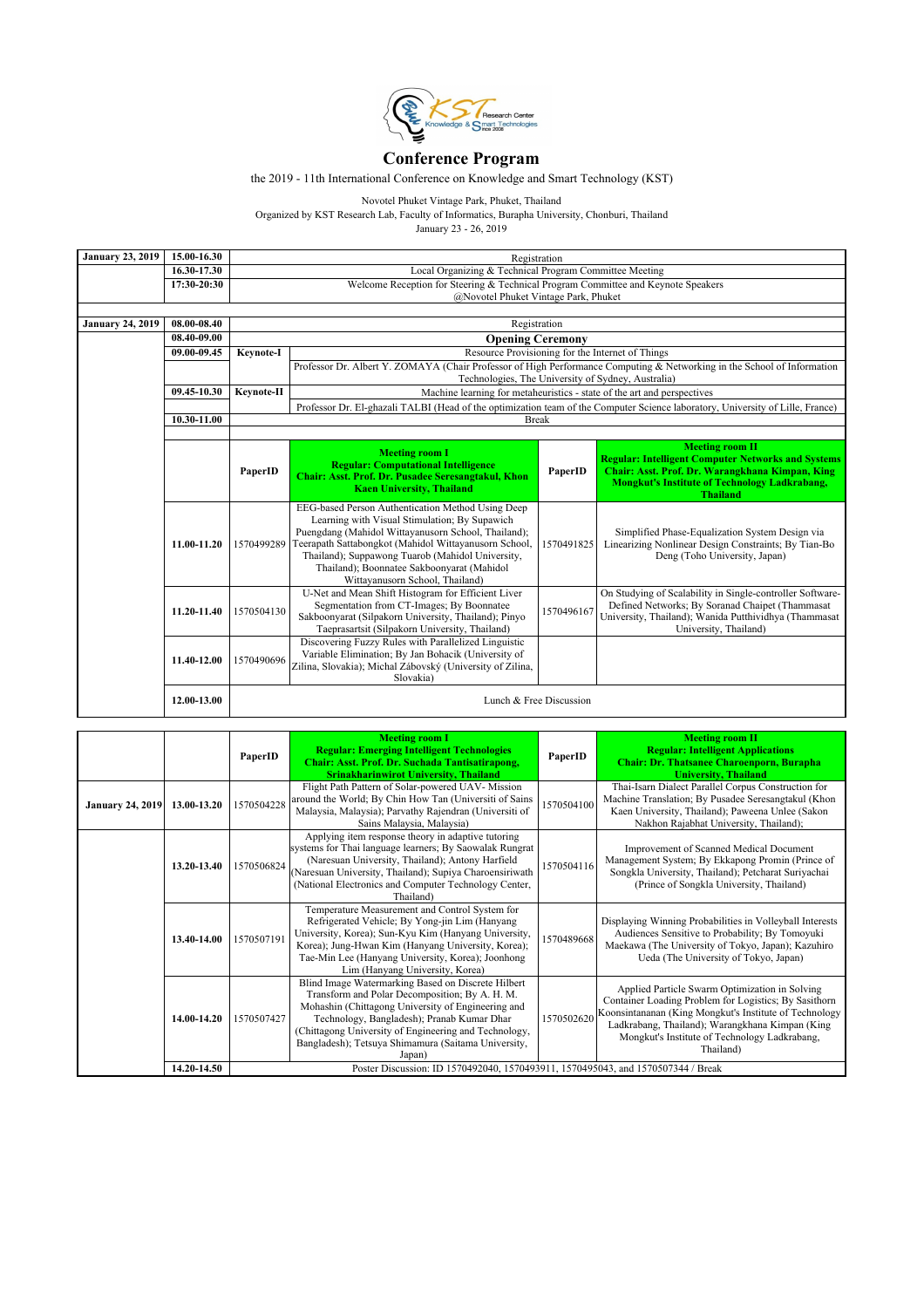|                         |             | PaperID                                                                                                | <b>Meeting room I</b><br><b>Regular: Intelligent Computer Networks and Systems</b><br>Chair: Assoc. Prof. Dr. Kittichai Lavangnananda,<br>King Mongkut's University of Technology Thonburi,<br><b>Thailand</b>                                                                                                                                                                                                                                                                                                  | PaperID    | <b>Meeting room II</b><br><b>Regular: Computational Intelligence</b><br>Chair: Asst. Prof. Dr. Warangkhana Kimpan, King<br><b>Mongkut's Institute of Technology Ladkrabang,</b><br><b>Thailand</b>                                                                                                                                               |  |
|-------------------------|-------------|--------------------------------------------------------------------------------------------------------|-----------------------------------------------------------------------------------------------------------------------------------------------------------------------------------------------------------------------------------------------------------------------------------------------------------------------------------------------------------------------------------------------------------------------------------------------------------------------------------------------------------------|------------|--------------------------------------------------------------------------------------------------------------------------------------------------------------------------------------------------------------------------------------------------------------------------------------------------------------------------------------------------|--|
| <b>January 24, 2019</b> | 14.50-15.10 | 1570497655                                                                                             | Error Control Coding and Performance Measurement for<br>Software Defined Radios; By Nikhil Marriwala<br>(Kurukshetra University, India); Bhawna Verma<br>(Kurukshetra University, India)                                                                                                                                                                                                                                                                                                                        | 1570499639 | Improve Traffic Prediction Using Accident Embedding<br>on Ensemble Deep Neural Networks; By Wanida Livong<br>(Chulalongkorn University, Thailand); Peerapon<br>Vateekul (Chulalongkorn University, Thailand)                                                                                                                                     |  |
|                         | 15.10-15.30 | 1570498937                                                                                             | Network Traffic Threat Feature Recognition Based on a<br>Convolutional Neural Network; By Gao Yang<br>(Assumption University, Thailand); Anilkumar Kothalil<br>Gopalakrishnan (Assumption University, Thailand)                                                                                                                                                                                                                                                                                                 |            | Color Analysis on the Symbolic Temple of King in<br>Chakri Dynasty of Thailand; By Kanakarn Ruxpaitoon<br>1570501108 (Thai-Nichi Institute of Technology, Thailand); Thitiporn<br>Lertrusdachakul (Thai-Nichi Institute of Technology,<br>Thailand)                                                                                              |  |
|                         | 15.30-15.50 | 1570501151                                                                                             | Multi-Objective Scheduling for Scientific Workflows on<br>Cloud with Peer-to-peer Clustering; By Peerasak<br>Wangsom (King Mongkut's University of Technology<br>Thonburi, Thailand); Kittichai Lavangnananda (King<br>Mongkut's University of Technology Thonburi,<br>Thailand); Pascal Bouvry (University of Luxembourg,<br>Luxembourg)                                                                                                                                                                       | 1570502866 | A survey on the multiple classifier for new benchmark<br>dataset of Vietnamese news classification; By Huu-Thanh<br>Duong (Ho Chi Minh City Open University, Vietnam);<br>Vinh Truong Hoang (Ho Chi Minh City Open University,<br>Vietnam)                                                                                                       |  |
|                         | 15.50-16.10 | 1570503086                                                                                             | A Further Optimized Mix Column Architecture Design<br>for the Advanced Encryption Standard; By Sudhir Rao<br>Rupanagudi (WorldServe Education, India); Varsha G<br>Bhat (WorldServe Education, India); Darshan G (APS<br>College of Engineering, India); Darshan S (APS College<br>of Engineering, India); Valliveti Vidya J (APS College of<br>Engineering, India); Padmavathi P (APS College of<br>Engineering, India); Shreya K. Gurikar (PES University,<br>India); Nivedita Sindhu (PES University, India) | 1570503275 | Behavior Recognition Based on RBAC-Ensemble Model;<br>By Chong Liu (University of Science and Technology of<br>China, China); Shaoyin Cheng (University of Science and<br>Technology of China, China); Yuxuan Luo (University of<br>Science and Technology of China, China); Fan Jiang<br>(University of Science and Technology of China, China) |  |
|                         | 16.10-16.30 | 1570507185                                                                                             | Implementation of variable frame-rate algorithm for<br>transmitting black-box data to mobile device; By Tae-Lee<br>Min (Hanyang University, South Korea); Jung-Hwan<br>Kim (Hanyang University, South Korea); Sun-Kyu Kim<br>(Hanyang University, South Korea); Yong-Jin Lim<br>(Hanyang University, South Korea); Joonhong Lim<br>(Hanyang University, South Korea)                                                                                                                                            | 1570503649 | Question answering based on ensemble classifier for<br>university enrolment advising; By Huu-Thanh Duong (Ho<br>Chi Minh City Open University, Vietnam); Vinh Truong<br>Hoang (Ho Chi Minh City Open University, Vietnam)                                                                                                                        |  |
|                         | 16.30-17.00 | <b>Free discussion</b><br>Steering Committee Meeting & International Consortium in Informatics Meeting |                                                                                                                                                                                                                                                                                                                                                                                                                                                                                                                 |            |                                                                                                                                                                                                                                                                                                                                                  |  |
|                         | 17.30-18.00 |                                                                                                        |                                                                                                                                                                                                                                                                                                                                                                                                                                                                                                                 |            |                                                                                                                                                                                                                                                                                                                                                  |  |
|                         | 18.00-20:30 | <b>Welcome Reception / Banquet</b>                                                                     |                                                                                                                                                                                                                                                                                                                                                                                                                                                                                                                 |            |                                                                                                                                                                                                                                                                                                                                                  |  |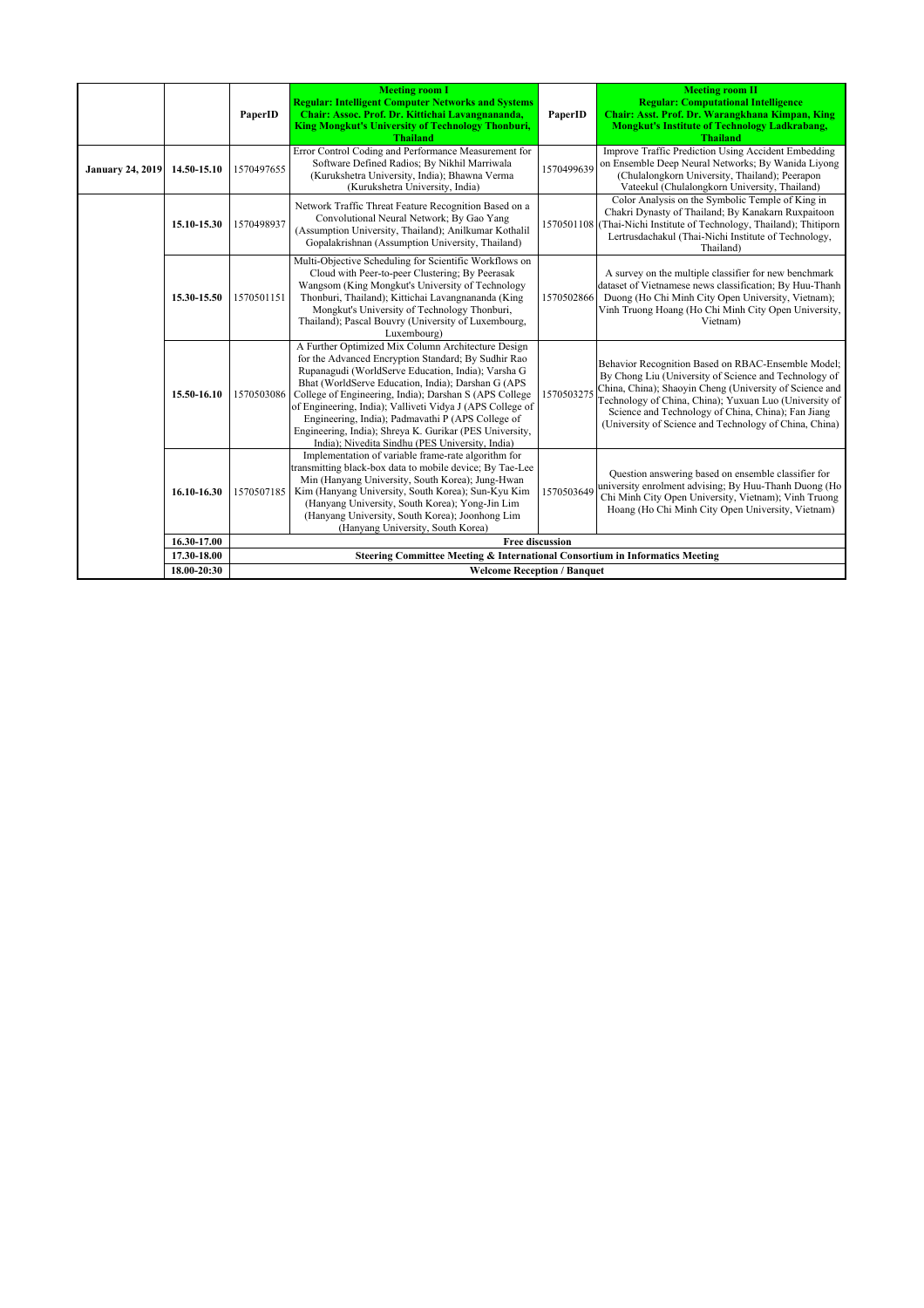| <b>January 25, 2019</b> | 08.00-08.50 | Registration |                                                                                                                                                                                                                                                                                              |            |                                                                                                                                                                                                                                                                                                                                                                                                                                        |
|-------------------------|-------------|--------------|----------------------------------------------------------------------------------------------------------------------------------------------------------------------------------------------------------------------------------------------------------------------------------------------|------------|----------------------------------------------------------------------------------------------------------------------------------------------------------------------------------------------------------------------------------------------------------------------------------------------------------------------------------------------------------------------------------------------------------------------------------------|
|                         |             | PaperID      | <b>Meeting room I</b><br><b>Regular: Special Session on Cognitive Science and</b><br><b>Human Perception</b><br>Chair: Prof. Dr. Katsumi Watanabe, Waseda<br>University / the University of Tokyo, Japan and Prof.<br>Dr. Roberto Caldara, University of Fribourg,<br><b>Switzerland</b>     | PaperID    | <b>Meeting room II</b><br><b>Regular: Intelligent Applications</b><br>Chair: Assoc. Prof. Dr. Veera Boonjing,,<br><b>International Collage, KMITL, Thailand</b>                                                                                                                                                                                                                                                                        |
|                         | 08.50-09.10 | SS-01        | Social Media's Impact on Creative Thought; By Lauren<br>Robinson (University of East London, United Kingdom);<br>Janine Streuli (Royal Academy of Dance, United<br>Kingdom); Antonio Rei Fidalgo (University of East<br>London, United Kingdom)                                              | 1570503230 | Exudate Extraction from Fundus Images; By Vasanthi<br>Satyananda (Atria Institute of Technology, India);<br>Narayanaswamy K V (Atria Institute of Technology,<br>India); Karibasappa K (Dayanand Sagar University,<br>India)                                                                                                                                                                                                           |
|                         | 09.10-09.30 | $SS-02$      | The roles of color lightness and saturation in inducing the<br>perception of miniature faking; By Kun Qian (Kyushu<br>University, Japan); Kayo Miura (Kyushu University,<br>Japan)                                                                                                           | 1570503756 | Unsupervised Learning Hash for Content-Based Audio<br>Retrieval Using Deep Neural Networks; By Petcharat<br>Panyapanuwat (King Mongkut's University of<br>Technology North Bangkok, Thailand); Suwatchai<br>Kamolsantiroj (King Mongkut's University of<br>Technology North Bangkok, Thailand); Luepol<br>Pipanmaekaporn (King Mongkut's University of<br>Technology North Bangkok, Thailand)                                          |
|                         | 09.30-09.50 | $SS-03$      | Winners Do Not Stop Gambling, but Become Reckless<br>Gamblers; By Daiki Taoka (Kyoto University, Japan);<br>Atsunori Ariga (Hiroshima University, Japan)                                                                                                                                     | 1570503849 | Knowledge Systematization of Heat Source Systems for<br>Energy Reduction of Industrial Buildings; By Takamasa<br>Narabayashi (Kyushu Institute of Technology, Japan);<br>Masanobu Umeda (Kyusyu Institute of Technology,<br>Japan); Yuki Matsunami (Takasago Thermal Engineering<br>Co., Ltd., Japan); Hitoshi Yonezawa (Takasago Thermal<br>Engineering Co., Ltd., Japan); Katsuhiko Shibata<br>(Takasago Thermal Engineering, Japan) |
|                         | 09.50-10.10 | SS-04        | Local Features in Angry Faces Capture Attention in<br>Children with Autism Spectrum Disorders Exhibiting<br>Local-Biased Perceptual Characteristics; By Tomoko<br>Isomura (Waseda University, Japan); Shinno Ogawa<br>(Kyoto University, Japan); Nobuo Masataka (Kyoto<br>University, Japan) | 1570503853 | Study of Detectors with Noise Predictor for High Areal<br>Density BPMR Systems; By Lin Min Min Myint<br>(Shinawatra University, Thailand); Pornchai Supnithi<br>(King Mongkut's Institute of Technology Ladkrabang,<br>Thailand)                                                                                                                                                                                                       |
|                         | 10.10-10.30 | SS-05        | Color-shape association in Chinese people; By Na Chen<br>(Waseda University, Japan); Xiaofeng Jiang (Soochow<br>University, China); Katsumi Watanabe (Waseda<br>University, Japan)                                                                                                           | 1570503924 | User Experience- and Design-oriented Virtual Product<br>Prototyping System; By SangHun Nam (Seoul Media<br>Institute of Technology, South Korea); Ginam Ko<br>(PlaceB Inc, South Korea); Kyoo-Won Suh (Hallym<br>University, South Korea); JoungHuem Kwon (Koreatech,<br>South Korea)                                                                                                                                                  |
|                         | 10.30-11.00 | <b>Break</b> |                                                                                                                                                                                                                                                                                              |            |                                                                                                                                                                                                                                                                                                                                                                                                                                        |

|                         |             | PaperID      | <b>Meeting room I</b>                                                                                                                                                                                                                                                                   | PaperID    | <b>Meeting room II</b>                                                                                                                                                                                                                                                                                                                                       |
|-------------------------|-------------|--------------|-----------------------------------------------------------------------------------------------------------------------------------------------------------------------------------------------------------------------------------------------------------------------------------------|------------|--------------------------------------------------------------------------------------------------------------------------------------------------------------------------------------------------------------------------------------------------------------------------------------------------------------------------------------------------------------|
|                         |             |              | <b>Regular: Special Session on Cognitive Science and</b><br><b>Human Perception</b><br>Chair: Prof. Dr. Katsumi Watanabe, Waseda<br>University / the University of Tokyo, Japan and Prof.<br>Dr. Roberto Caldara, University of Fribourg,                                               |            | <b>Regular: Computational Intelligence</b><br>Chair: Assoc. Prof. Dr. Kittichai Lavangnananda,<br><b>King Mongkut's University of Technology Thonburi,</b><br><b>Thailand</b>                                                                                                                                                                                |
|                         |             |              | <b>Switzerland</b>                                                                                                                                                                                                                                                                      |            |                                                                                                                                                                                                                                                                                                                                                              |
| <b>January 25, 2019</b> | 11.00-11.20 | $SS-06$      | How people attribute minds to non-living entities; By<br>Tatsunori Ishii (Waseda University, Japan); Katsumi<br>Watanabe (Waseda University, Japan)                                                                                                                                     |            | 1570503854 Determination of Different Sizes of Partitioning Clusters<br>in a Highly Connected Graph; By Kittichai<br>Lavangnananda (King Mongkut's University of<br>Technology Thonburi, Thailand); Chidchanok Panyarit<br>(King Mongkut's University of Technology Thonburi,<br>Thailand)                                                                   |
|                         | 11.20-11.40 | SS-07        | Human-human chain of moral disgust; By Ayumi Ikeda<br>(Kyushu University, Japan); Yuki Yamada (Kyushu<br>University, Japan)                                                                                                                                                             |            | 1570504125   Improved Rerun Particle Swarm Optimization Algorithm<br>with Harmony Search; By Wikrom Phuchan (King<br>Mongkut's Institute of Technology Ladkrabang,<br>Thailand); Boontee Kruatrachue (King Mongkut's<br>Institute of Technology Ladkrabang, Thailand); Kritawan<br>Siriboon (King Mongkut's Institute of Technology<br>Ladkrabang, Thailand) |
|                         | 11.40-12.00 | <b>SS-08</b> | Go/No-Go Saccadic Reaction Times Towards Visual<br>Field Targets differ between athletes and nonathletes; By<br>Nayla Sokhn (University of Fribourg, Switzerland);<br>Antoine Wuilleret (University of Fribourg, Switzerland);<br>Roberto Caldara (University of Fribourg, Switzerland) | 1570507406 | Myeloma Cell Detection In Bone Marrow Aspiration<br>Using Microscopic Images; By Samabia Tehsin (Bahria<br>University, Islamabad Campus, Pakistan); Sikandar<br>Zameer (Bahria University, Islamabad Campus,<br>Pakistan); Shahela Saif (Bahria University, Islamabad<br>Campus, Pakistan)                                                                   |
|                         | 12.00-13.00 | Lunch        |                                                                                                                                                                                                                                                                                         |            |                                                                                                                                                                                                                                                                                                                                                              |